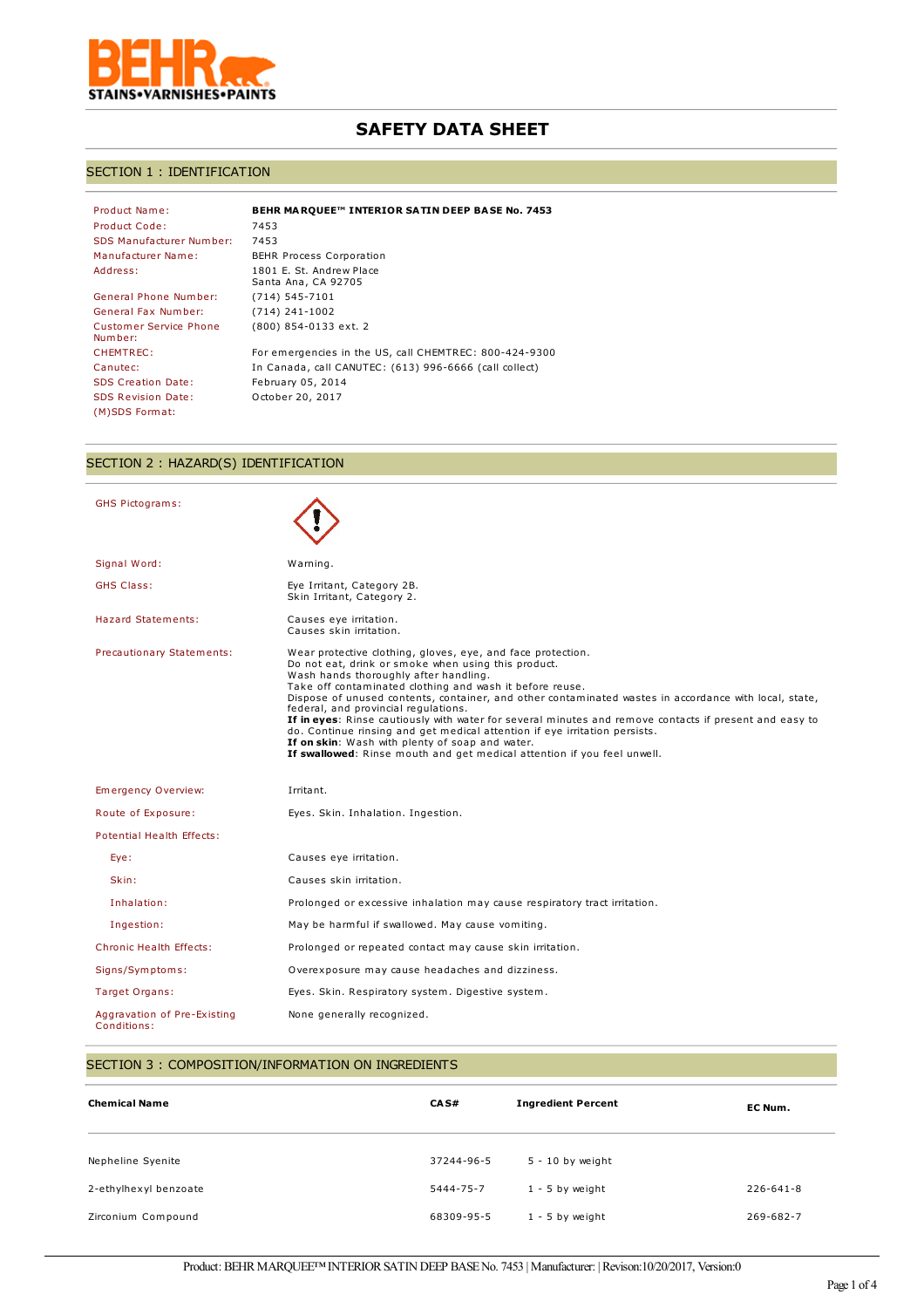| SECTION 4 : FIRST AID MEASURES |                                                                                                                                                                                                                                                                                                       |  |
|--------------------------------|-------------------------------------------------------------------------------------------------------------------------------------------------------------------------------------------------------------------------------------------------------------------------------------------------------|--|
|                                |                                                                                                                                                                                                                                                                                                       |  |
| Eye Contact:                   | Immediately flush eyes with plenty of water for at least 15 to 20 minutes. Ensure adequate flushing of<br>the eyes by separating the eyelids with fingers. Remove contacts if present and easy to do. Continue<br>rinsing. Get medical attention, if irritation or symptoms of overexposure persists. |  |
| Skin Contact:                  | Immediately wash skin with soap and plenty of water.<br>Get medical attention if irritation develops or persists.                                                                                                                                                                                     |  |
| Inhalation:                    | If inhaled, remove to fresh air. If not breathing, give artificial respiration or give oxygen by trained<br>personnel. Seek immediate medical attention.                                                                                                                                              |  |
| Ingestion:                     | If swallowed, do NOT induce vomiting. Call a physician or poison control center immediately. Never give<br>anything by mouth to an unconscious person.                                                                                                                                                |  |

## SECTION 5 : FIRE FIGHTING MEASURES

| Flash Point:                     | None.                                                                                                                            |
|----------------------------------|----------------------------------------------------------------------------------------------------------------------------------|
| Lower Flammable/Explosive Limit: | Not applicable.                                                                                                                  |
| Upper Flammable/Explosive Limit: | Not applicable.                                                                                                                  |
| Extinguishing Media:             | Use alcohol resistant foam, carbon dioxide, dry chemical, or water fog or spray when fighting fires<br>involving this material.  |
| Protective Equipment:            | As in any fire, wear Self-Contained Breathing Apparatus (SCBA), MSHA/NIOSH (approved or equivalent)<br>and full protective gear. |
| <b>NFPA Ratings:</b>             |                                                                                                                                  |
| <b>NFPA Health:</b>              |                                                                                                                                  |
| NFPA Flammability:               |                                                                                                                                  |
| NFPA Reactivity:                 | 0                                                                                                                                |

## SECTION 6 : ACCIDENTAL RELEASE MEASURES

| <b>Personal Precautions:</b> | Evacuate area and keep unnecessary and unprotected personnel from entering the spill area. Use<br>proper personal protective equipment as listed in Section 8.                                                                               |
|------------------------------|----------------------------------------------------------------------------------------------------------------------------------------------------------------------------------------------------------------------------------------------|
| Environmental Precautions:   | Avoid runoff into storm sewers, ditches, and waterways.                                                                                                                                                                                      |
| Methods for containment:     | Contain spills with an inert absorbent material such as soil or sand. Prevent from spreading by<br>covering, diking or other means. Provide ventilation.                                                                                     |
| Methods for cleanup:         | Clean up spills immediately observing precautions in the protective equipment section. Place into a<br>suitable container for disposal. Provide ventilation. After removal, flush spill area with soap and water<br>to remove trace residue. |

### SECTION 7 : HANDLING and STORAGE

| Handling:          | Use with adequate ventilation. Avoid breathing vapor and contact with eyes, skin and clothing.                                                                              |
|--------------------|-----------------------------------------------------------------------------------------------------------------------------------------------------------------------------|
| Storage:           | Store in a cool, dry, well ventilated area away from sources of heat, combustible materials, and<br>incompatible substances. Keep container tightly closed when not in use. |
| Hygiene Practices: | Wash thoroughly after handling. Avoid contact with eyes and skin. Avoid inhaling vapor or mist.                                                                             |

## SECTION 8: EXPOSURE CONTROLS, PERSONAL PROTECTION

| <b>Engineering Controls:</b>   | Use appropriate engineering control such as process enclosures, local exhaust ventilation, or other<br>engineering controls to control airborne levels below recommended exposure limits. Good general<br>ventilation should be sufficient to control airborne levels. Where such systems are not effective wear<br>suitable personal protective equipment, which performs satisfactorily and meets OSHA or other<br>recognized standards. Consult with local procedures for selection, training, inspection and maintenance<br>of the personal protective equipment. |
|--------------------------------|-----------------------------------------------------------------------------------------------------------------------------------------------------------------------------------------------------------------------------------------------------------------------------------------------------------------------------------------------------------------------------------------------------------------------------------------------------------------------------------------------------------------------------------------------------------------------|
| Eye/Face Protection:           | Wear appropriate protective glasses or splash goggles as described by 29 CFR 1910.133, OSHA eye<br>and face protection regulation, or the European standard EN 166.                                                                                                                                                                                                                                                                                                                                                                                                   |
| Skin Protection Description:   | Chemical-resistant gloves and chemical goggles, face-shield and synthetic apron or coveralls should be<br>used to prevent contact with eyes, skin or clothing.                                                                                                                                                                                                                                                                                                                                                                                                        |
| <b>Respiratory Protection:</b> | A NIOSH approved air-purifying respirator with an organic vapor cartridge or canister may be<br>permissible under certain circumstances where airborne concentrations are expected to exceed<br>exposure limits. Protection provided by air purifying respirators is limited. Use a positive pressure air<br>supplied respirator if there is any potential for an uncontrolled release, exposure levels are not known,<br>or any other circumstances where air purifying respirators may not provide adequate protection.                                             |
| Other Protective:              | Facilities storing or utilizing this material should be equipped with an eyewash facility and a safety<br>shower.                                                                                                                                                                                                                                                                                                                                                                                                                                                     |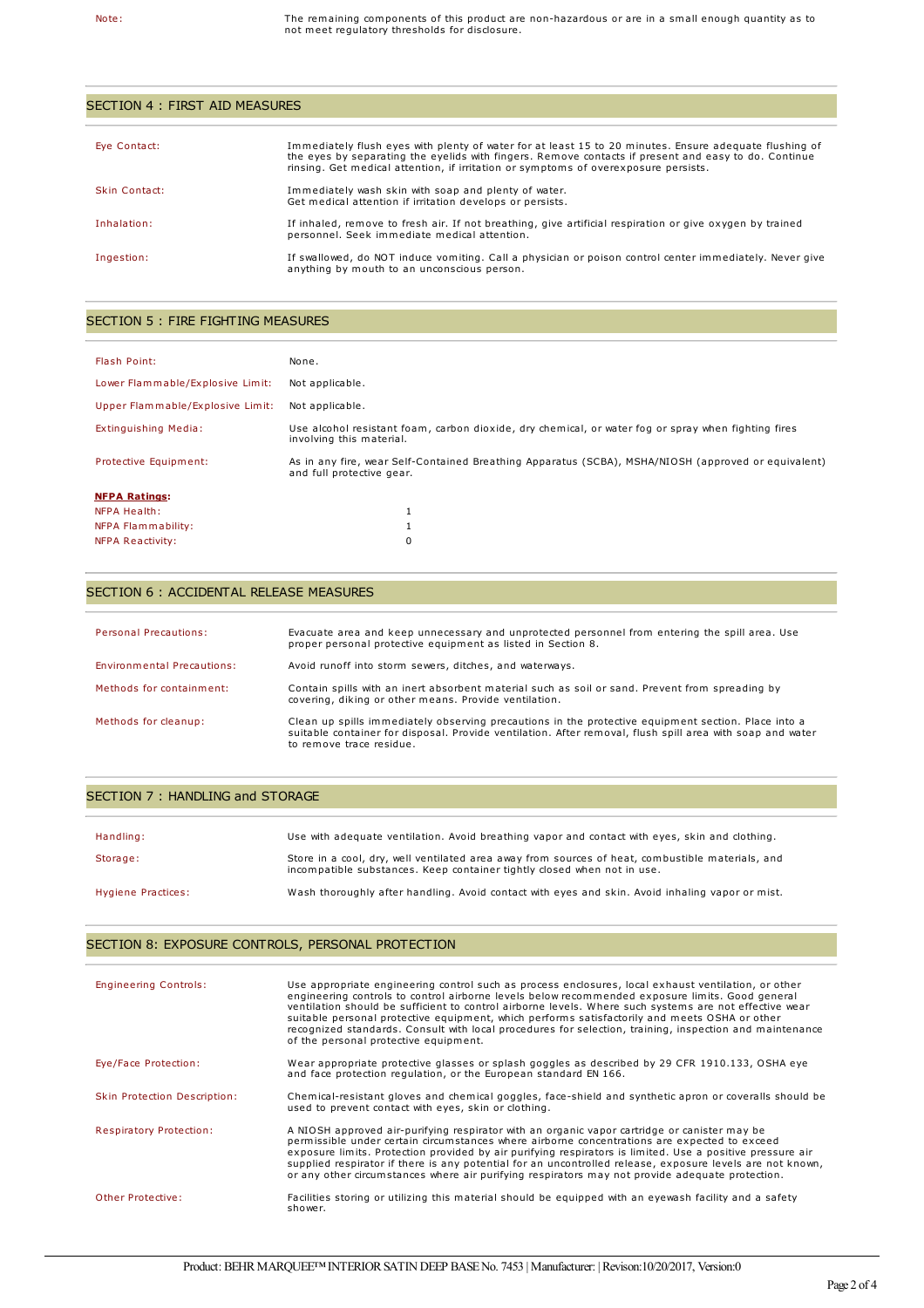

EXPOSURE GUIDELINES

#### SECTION 9 : PHYSICAL and CHEMICAL PROPERTIES

| <b>Physical State:</b>                    | Liquid.                                                                       |
|-------------------------------------------|-------------------------------------------------------------------------------|
| Color:                                    | opaque.                                                                       |
| Odor:                                     | Slight.                                                                       |
| Odor Threshold:                           | Not applicable.                                                               |
| <b>Boiling Point:</b>                     | >99ºF (>37°C)                                                                 |
| <b>Melting Point:</b>                     | Not applicable.                                                               |
| Density:                                  | 9.32 Lbs/gal                                                                  |
| Solubility:                               | Not applicable.                                                               |
| <b>Vapor Density:</b>                     | Not applicable.                                                               |
| Vapor Pressure:                           | Not applicable.                                                               |
| Evaporation Rate:                         | Not applicable.                                                               |
| pH:                                       | $7 - 10$                                                                      |
| Viscosity:                                | $50 - 140$                                                                    |
| Coefficient of Water/Oil<br>Distribution: | Not applicable.                                                               |
| Flammability:                             | Not applicable.                                                               |
| Flash Point:                              | None.                                                                         |
| <b>VOC Content:</b>                       | Material VOC: 19 gm/L(Includes Water)<br>Coating VOC.:48 gm/L(Excludes Water) |

## SECTION 10 : STABILITY and REACTIVITY

| <b>Chemical Stability:</b> | Stable under normal temperatures and pressures.                                     |
|----------------------------|-------------------------------------------------------------------------------------|
| Hazardous Polymerization:  | Not reported.                                                                       |
| Conditions to Avoid:       | Heat, flames, incompatible materials, and freezing or temperatures below 32 deg. F. |
| Incompatible Materials:    | Oxidizing agents. Strong acids and alkalis.                                         |

### SECTION 11 : TOXICOLOGICAL INFORMATION

| Eye:        | No relevant toxicological data for classification were found. |
|-------------|---------------------------------------------------------------|
| Skin:       | No relevant toxicological data for classification were found. |
| Inhalation: | No relevant toxicological data for classification were found. |
| Ingestion:  | No relevant toxicological data for classification were found. |

### SECTION 12 : ECOLOGICAL INFORMATION

| Ecotoxicity:               | No ecotoxicity data was found for the product.       |
|----------------------------|------------------------------------------------------|
| <b>Environmental Fate:</b> | No environmental information found for this product. |

### SECTION 13 : DISPOSAL CONSIDERATIONS

Waste Disposal: Consult with the US EPA Guidelines listed in 40 CFR Part 261.3 for the classifications of hazardous waste prior to disposal. Furthermore, consult with your state and local waste requirements or guidelines, if applicable, to ensure compliance. Arrange disposal in accordance to the EPA and/or state and local guidelines.

# SECTION 14 : TRANSPORT INFORMATION